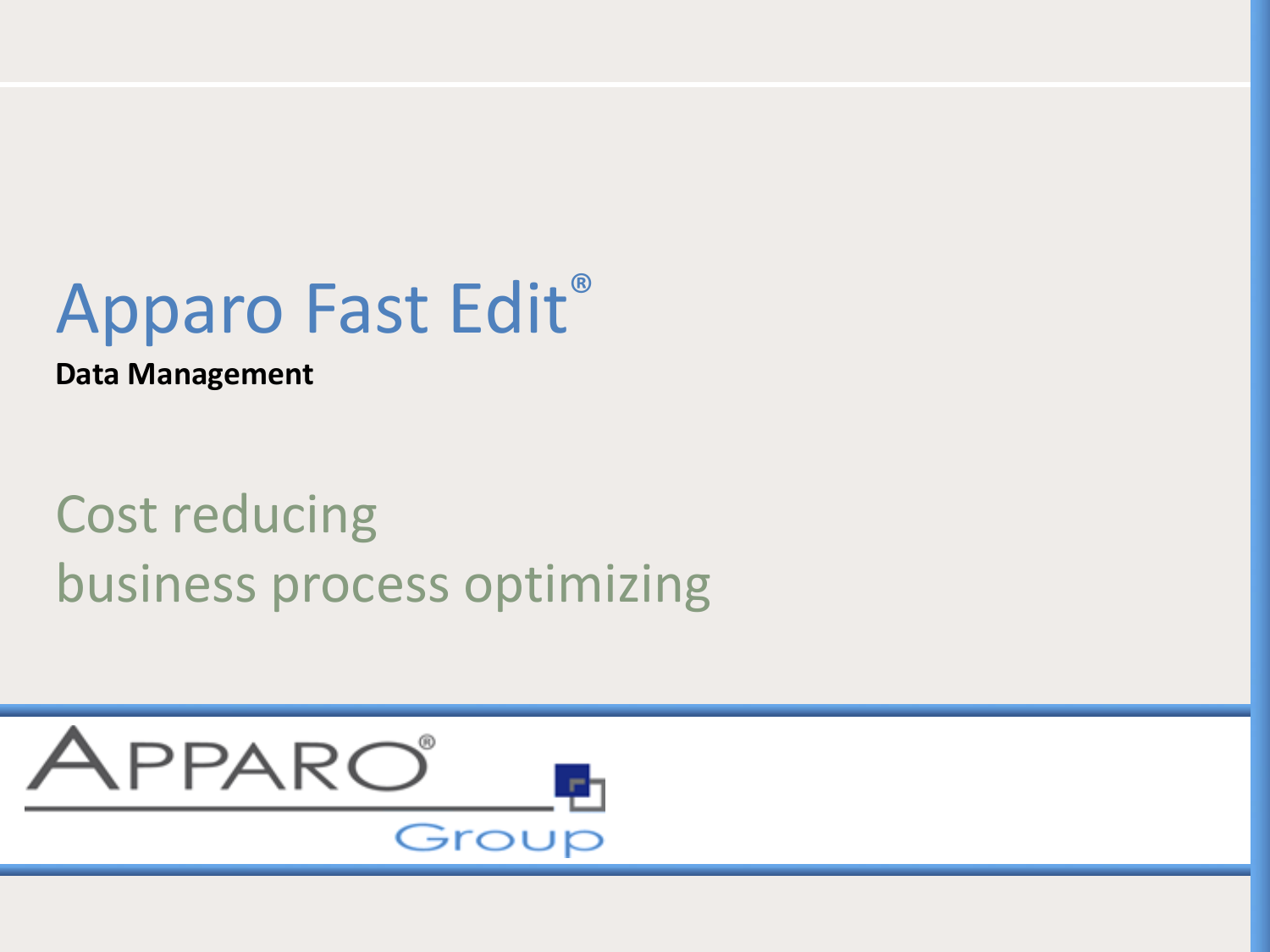

#### Business situation

Many business processes are managed by standard software like SAP ERP, Microsoft Dynamics and so on.

For collecting unstructured data companies are typically using a flexible tool like Excel.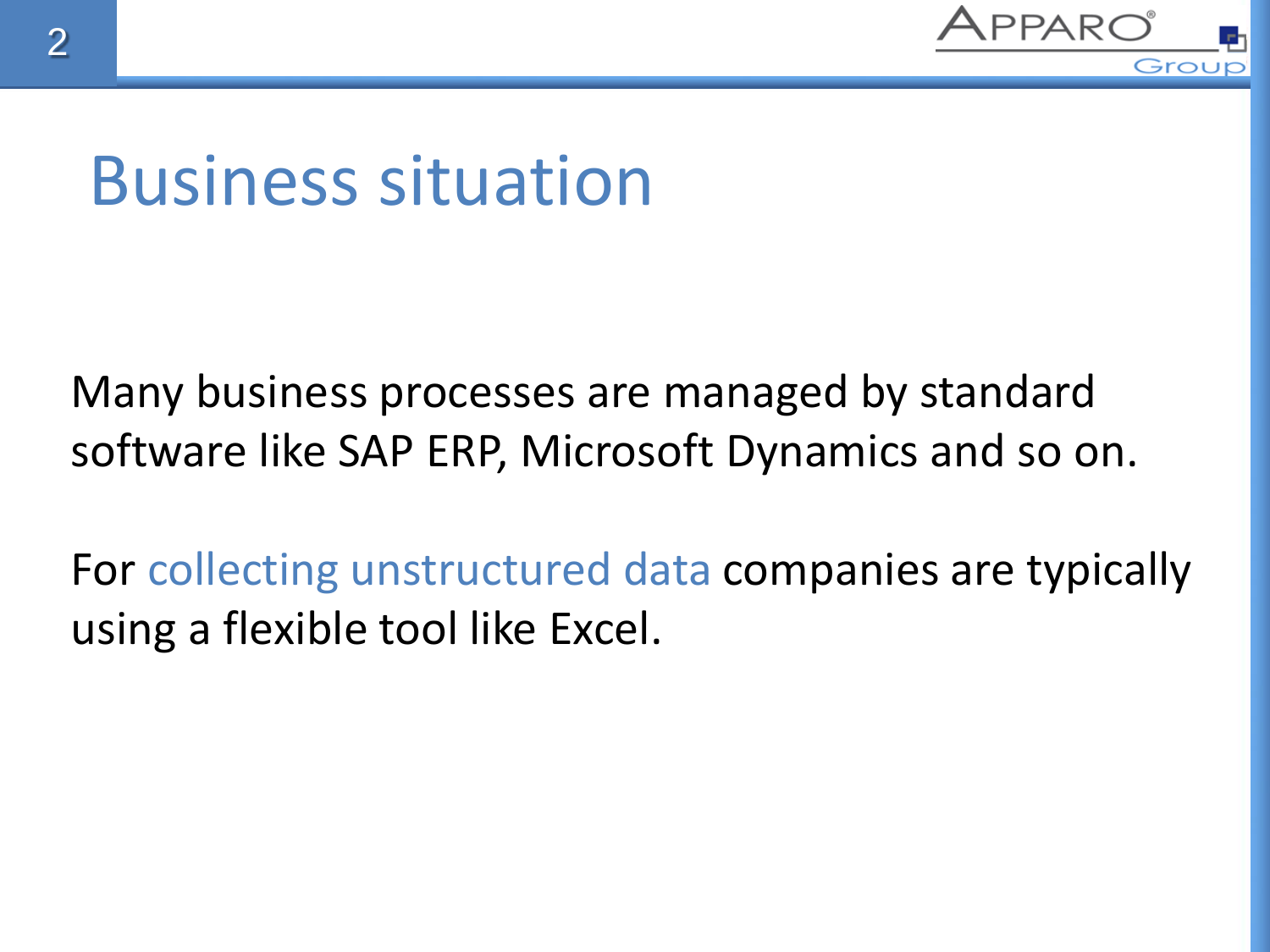

#### Collecting data means:

- data like customer data, controlling data, sales data, time management data, master data, surveys etc.
- analyzing reports and making decisions using Business Intelligence Systems

The business requirements are changing very often.

An ERP system is too inflexible and it is very expensive to enhance it to manage these business requirements.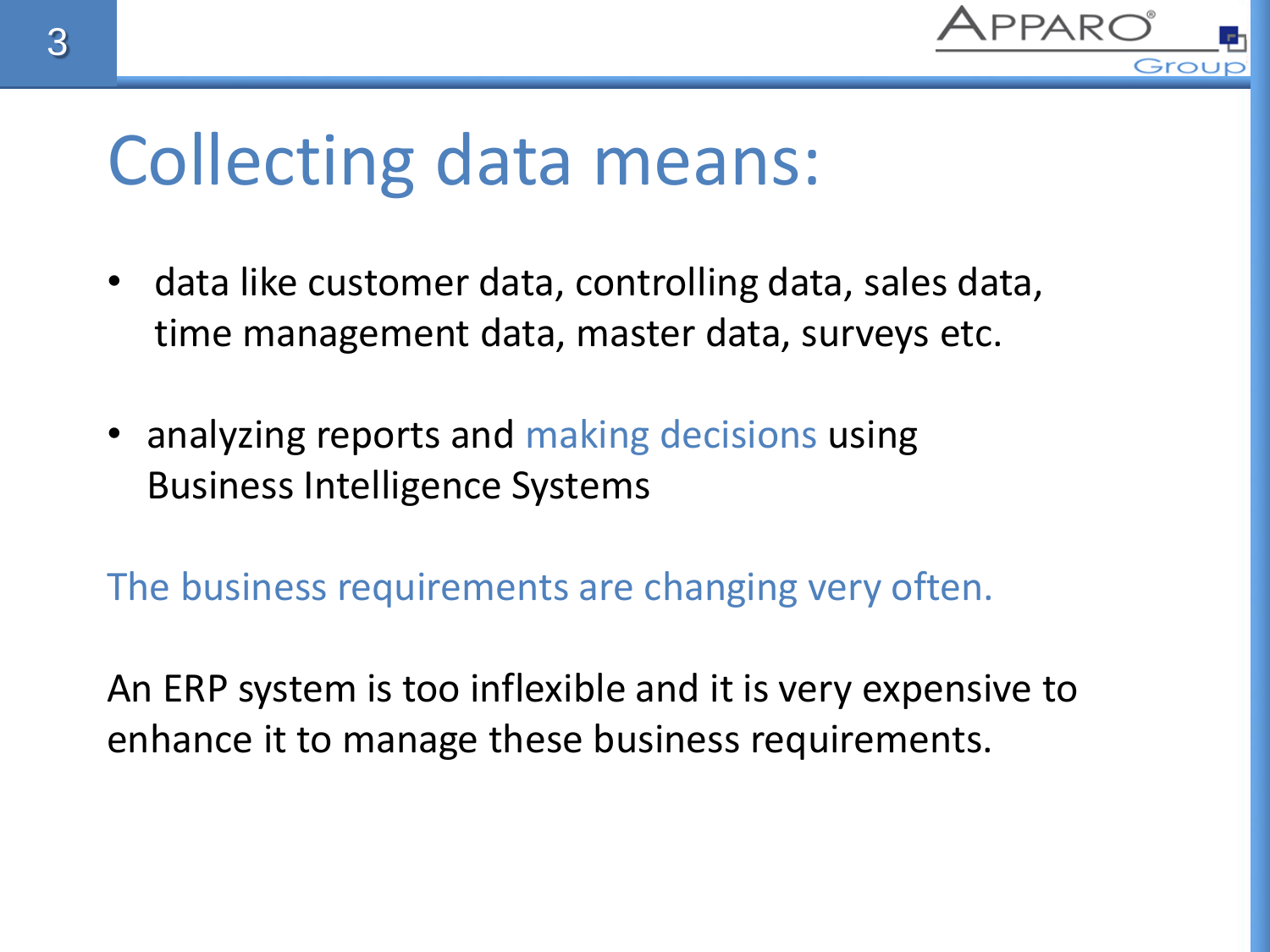

# Excel for collecting data:

**Disadvantages:**

- Data quality troubles
- Not useable for team work (parallel access?)
- No single source of truth where is the current Excel sheet?
- No overview
- No defined workflows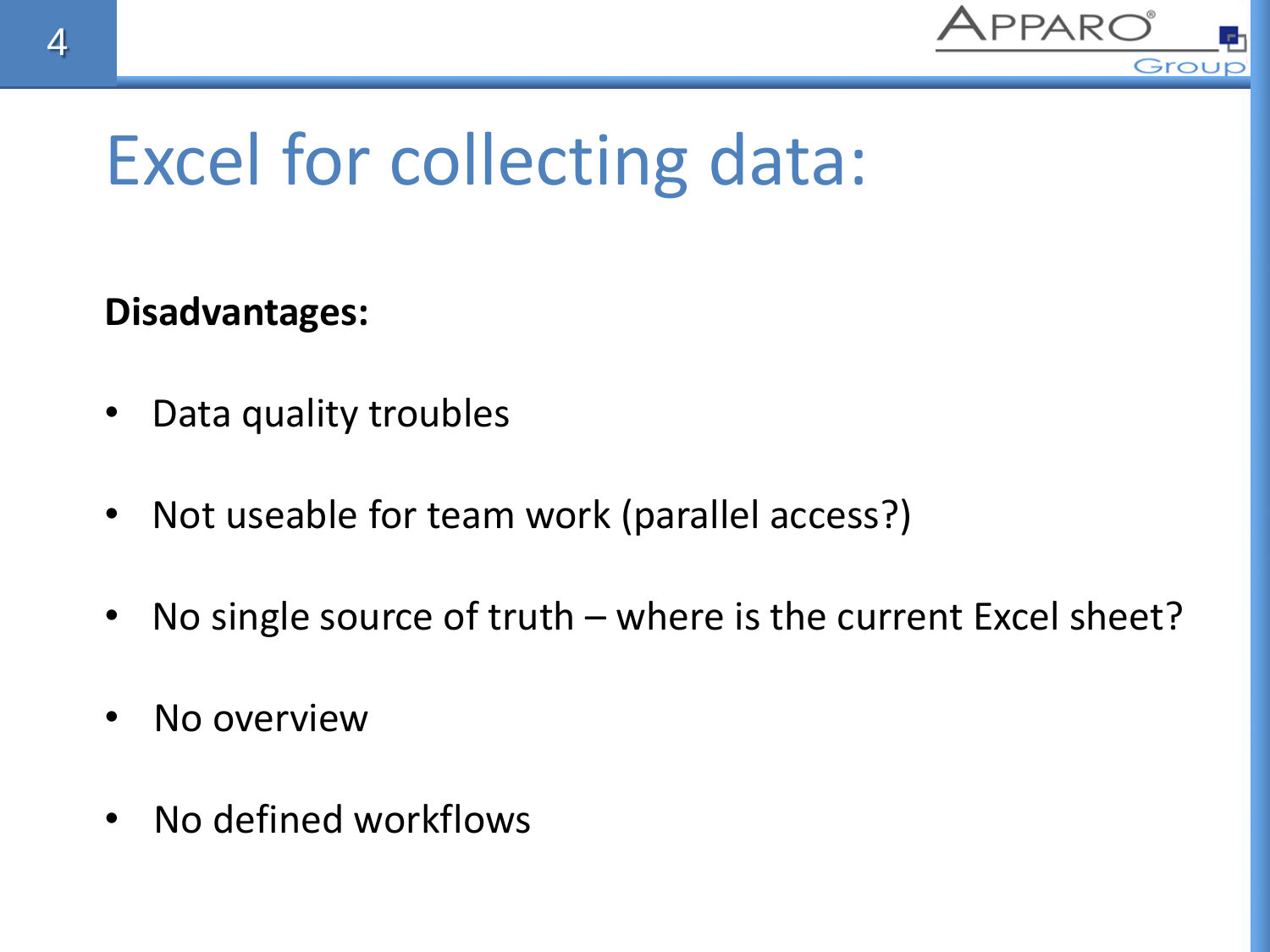

### Apparo Fast Edit Solution

Business user can define own easy to use data management web applications – no deep IT knowledge necessary

- Excel integration: Importing Data from large Excel sheets, exporting again to Excel with a mouse click
- Ensuring of Data quality
- Ensuring of Data security
- Defining of flexible workflows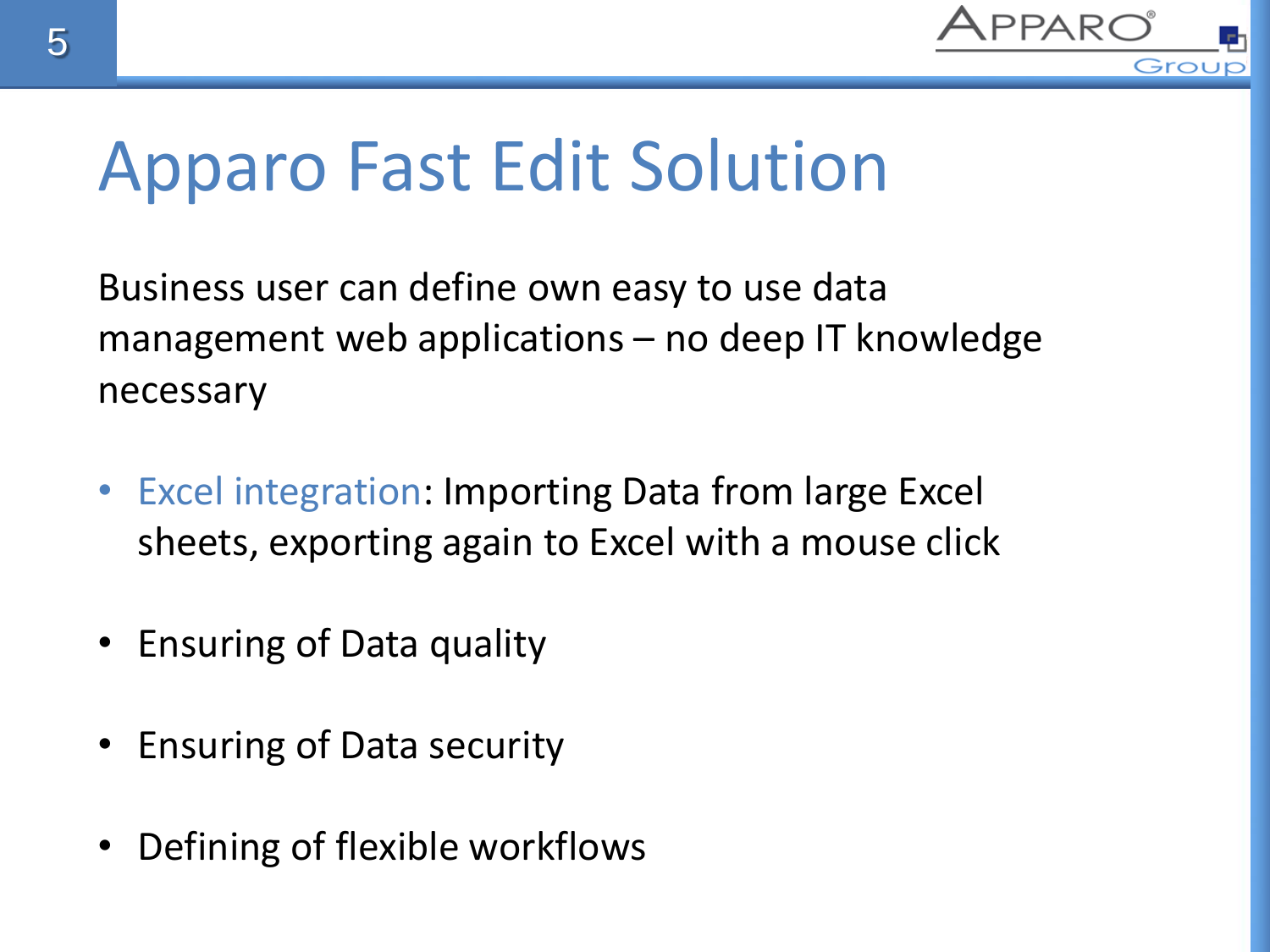

## Advantage: Process Optimization

- Flexible Workflows definable, departments work together
- Requirements are changing fast applications are changeable fast too
- Keeping overview about work progress
- The data can be further processed with other software and is not locked in Excel sheets
- Integration into Business Intelligence Systems: Collect decisions and reuse it in other IT systems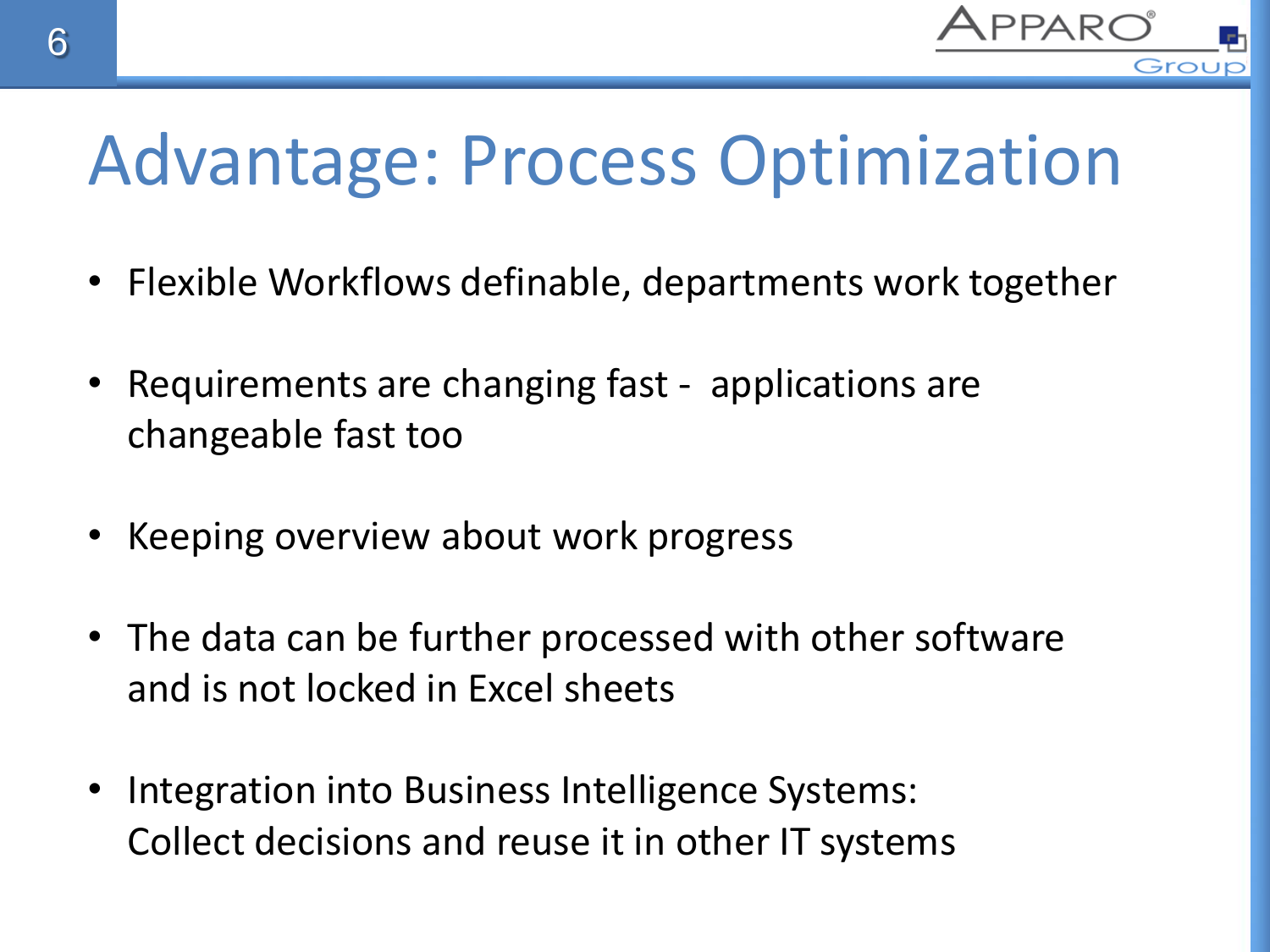

## Advantage: Cost Reduction

- Less working time necessary to get same results
- Easier usage, less user mistakes
- Integrated into your existing Business Intelligence System: no additional administration costs
- Saving time means getting results faster = better response time